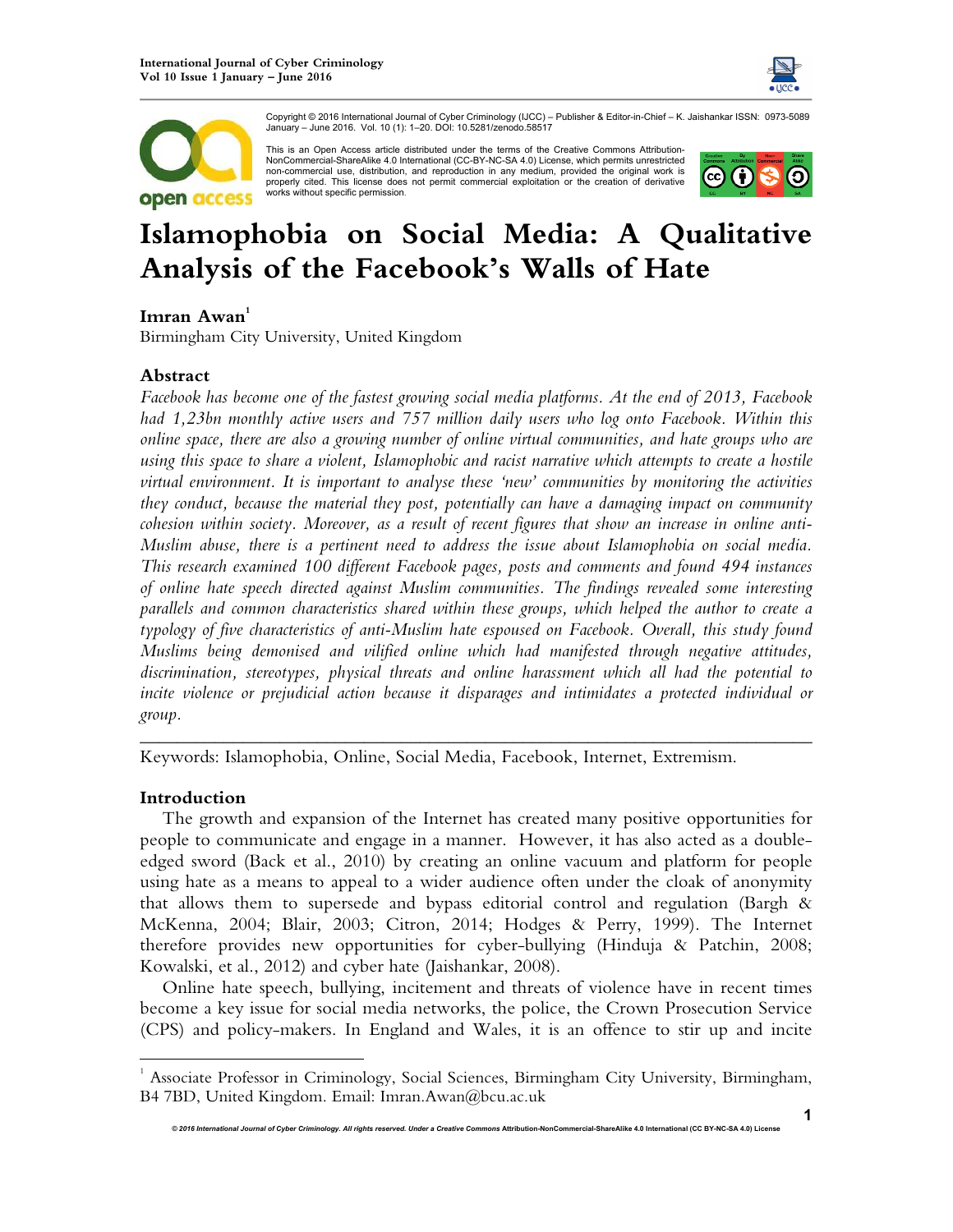hatred through illegal hate content on the grounds of: race, religion and sexual orientation. There are also other offences such as using the content of a website which can also be illegal when it threatens or harasses a person or a group of people. If such material is posted because of hostility based on race, religion, sexual orientation, disability or transgender then it can be viewed as a hate crime. This material can also be disseminated in either words, pictures, video, music and could include; messages calling for racial or religious violence, direct webpages with pictures, videos or descriptions that glorify violence against anyone due to their race, religion, disability, sexual orientation or because they are transgender and chat forums, where people ask other people to commit hate crimes.

Messages can be spread at great speed, people can remain anonymous and the nature of cyber space remains unregulated. In particular for hate groups, wanting to recruit people for their cause and also be given a platform to spread unsolicited material which can often go unnoticed (Hewson et al., 2003). This allows them to capture audiences and use the Internet as a propaganda tool for those purposes. Indeed, these communicative messages can also cause a lot of discontent and impact upon measures of community cohesion (McNamee et al., 2010).

Hate speech in this context is any form of language used to depict someone in a negative fashion in regards to their race, ethnicity, gender, religion, sexual orientation or physical and mental disability with promotes hate and incites violence (Yar, 2013; Feldman et al., 2013). This also links into the convergence of emotional distress caused by hate online, the nature of intimidation and harassment online, and the prejudice that seeks to defame groups through speech intending to injure and intimidate.

Hate on the Internet can have direct and indirect experiences for victims and communities being targeted (Awan & Zempi, 2015a; Awan, 2016; Chakraborti & Garland, 2009). In one sense, it can be used to harass and intimidate victims and on the other hand, it can also be used for opportunistic crimes (Christopherson, 2007). The Internet, therefore is a powerful tool by which people can be influenced to act in a certain way and manner. What also is left in terms of direct impact is important, because it impacts upon local communities and the understanding of how this could constitute acts of violence offline (Douglas et al., 2005). Awan and Zempi (2015) found that online and offline anti-Muslim hate crime can impact upon people's lives to the extent that they feel a sense of anxiety, depression and feelings of isolation. This is particularly strong when considering hate speech online that aims to threaten and incite violence.

As noted above, a lot of the material online can also cause a lot of fear and it is imperative that the police and other agencies within the security sector work together to tackle hate crime on the Internet (Awan & Zempi, 2015b). The Association of Chief Police Officers (ACPO) (2013) note how online hate material can cause damage to community cohesion. They state that: "We understand that hate material can damage community cohesion and create fear, so the police want to work alongside communities and the Internet industry to reduce the harm caused by hate on the Internet" (cited online, 2013).

Hate crime on the Internet, can also be used as a means to create a virtual storage and communicative messages that go beyond the physical to the virtual dimension (Iganski, 2012). For Perry (2003, p.19) this means the spectrum of hate crime does cross the line into the virtual realm and as such Coliandris (2012, p. 82) argues hate crimes "are capable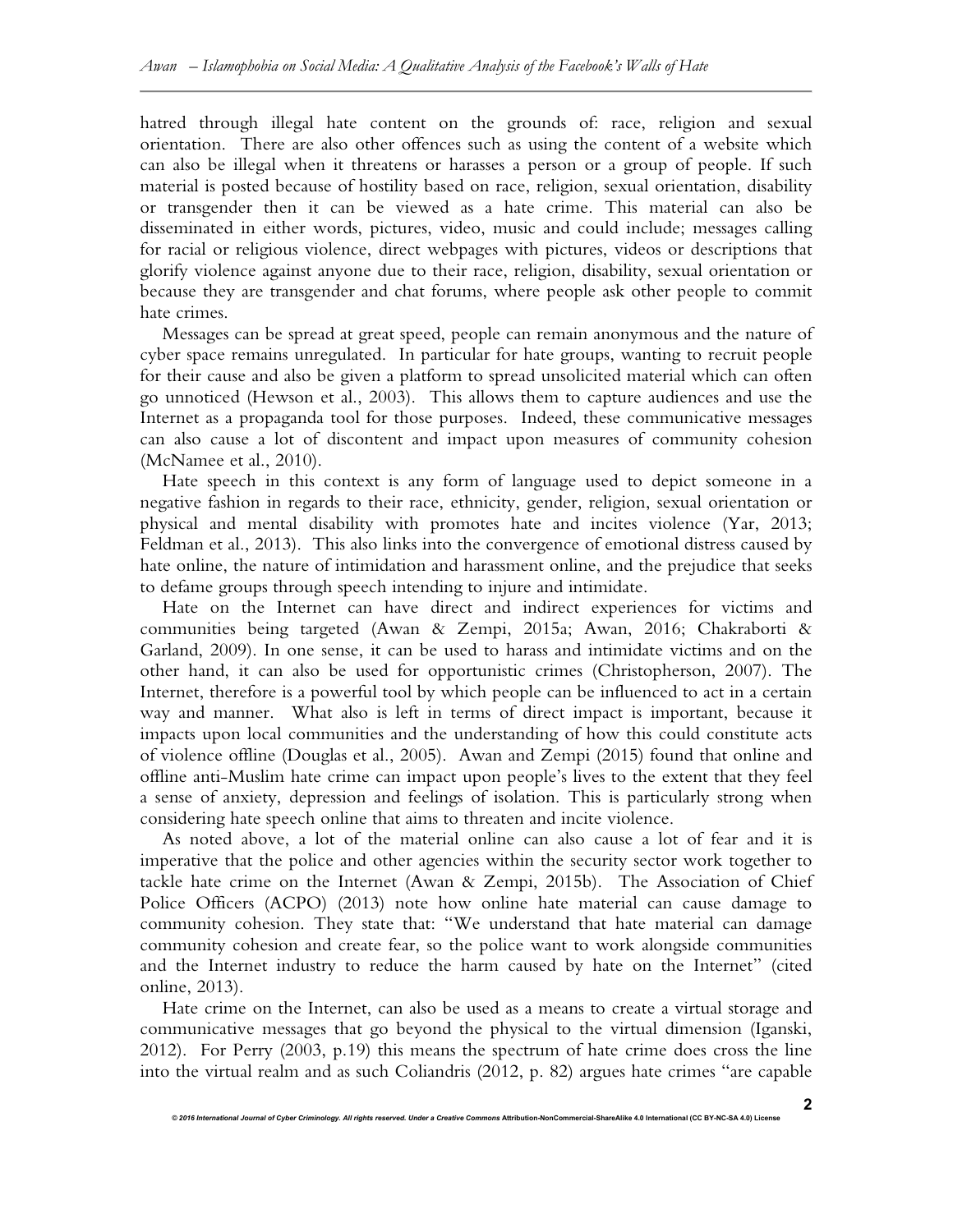$\overline{a}$ 



of sending a message to particular communities." The Internet, therefore has become a safe haven for many of these groups and individuals, who are using it effectively to target, marginalize and demonise a group or community. A lot of this has been dedicated to farright groups and lone wolf actors who have engaged in what has been defined as cyber squatting and Google bombing. This is where anti-hate webpage's, Google searches and wider online sources are used to create content that creates a measure of intolerance and targets specific individuals or groups. This has been used by far-right groups and those such as the Anti-Defamation League, the English Defence League and now Britain First, who have used the Internet to create a public presence and been successful in using social media sites such as Facebook, as a platform to disseminate further online hate and intolerance.

Keats et al., (2011) for example found social media sites such as Facebook were being used to facilitate this type and form of online hate speech and Hall (2013, p. 204) argues that: "The increase in the use of the Internet as a vehicle for hate is therefore seemingly undeniable, be it organized hate groups or those expressing prejudice and hostility in a more casual manner." This type of online hate speech can intensify following key trigger events, such as the Paris attacks in 2015 and the Brussels terrorist attacks in 2016 (Awan & Zempi, 2015b; Awan, 2014). Williams and Burnap (2016) argue that such incidents also lead to reprisal incidents which target the group which have the same characteristics or background as the offenders.

Facebook started in the United States and has since evolved to become one of the largest social media networks in the world. $^2$  The number of people logging into Facebook once a month rose to 1.35bn and the company has revealed profits have doubled to more than \$1 billion. The CEO and founder of Facebook, Mark Zuckerberg, has stated that: "We continue to focus on serving our community well and continue to invest in connecting the world over the next decade" (Rushton, 2014). Despite these impressive financial statistics, in May 2013, Facebook was forced to respond to a letter by a number of prominent female celebrities who had been threatened with violence on Facebook. The letter had demanded that Facebook take action over gender-based stereotypes and threats of violence against women. $^3$  The letter made the case that there had to be a zerotolerance approach towards jokes about rape on Facebook (Lee, 2013). Furthermore, as the current refugee crisis has emerged, many migrant communities have chosen Europe as a safe haven and a place of safety. At the same time, Germany who had welcomed in thousands of refugees began to see a pattern of online racist abuse and hate speech emerge on Facebook. Mark Zuckerberg who met with the German chancellor Angela Merkel stated: "Hate speech has no place on Facebook and in our community…until recently in Germany I don't think we were doing a good enough job, and I think we will continue needing to do a better and better job" (Associated Press, 2016).

Facebook operates within its community standards which have been set to define what it considers to be hate speech, which is defined as content that 'attacks people based on their actual or perceived race, ethnicity, national origin, religion, sex, gender, sexual orientation, disability or disease is not allowed. We do, however, allow clear attempts at humour or satire that might otherwise be considered a possible threat or attack. This

 $2^2$  Facebook is a social networking site, where people can post updates, news feeds and comments. <sup>3</sup> Full Letter published in the Huffington Post (2013). Retrieved from:

http://www.huffingtonpost.com/soraya-chemaly/an-open-letter-to-faceboo\_1\_b\_3307394.html.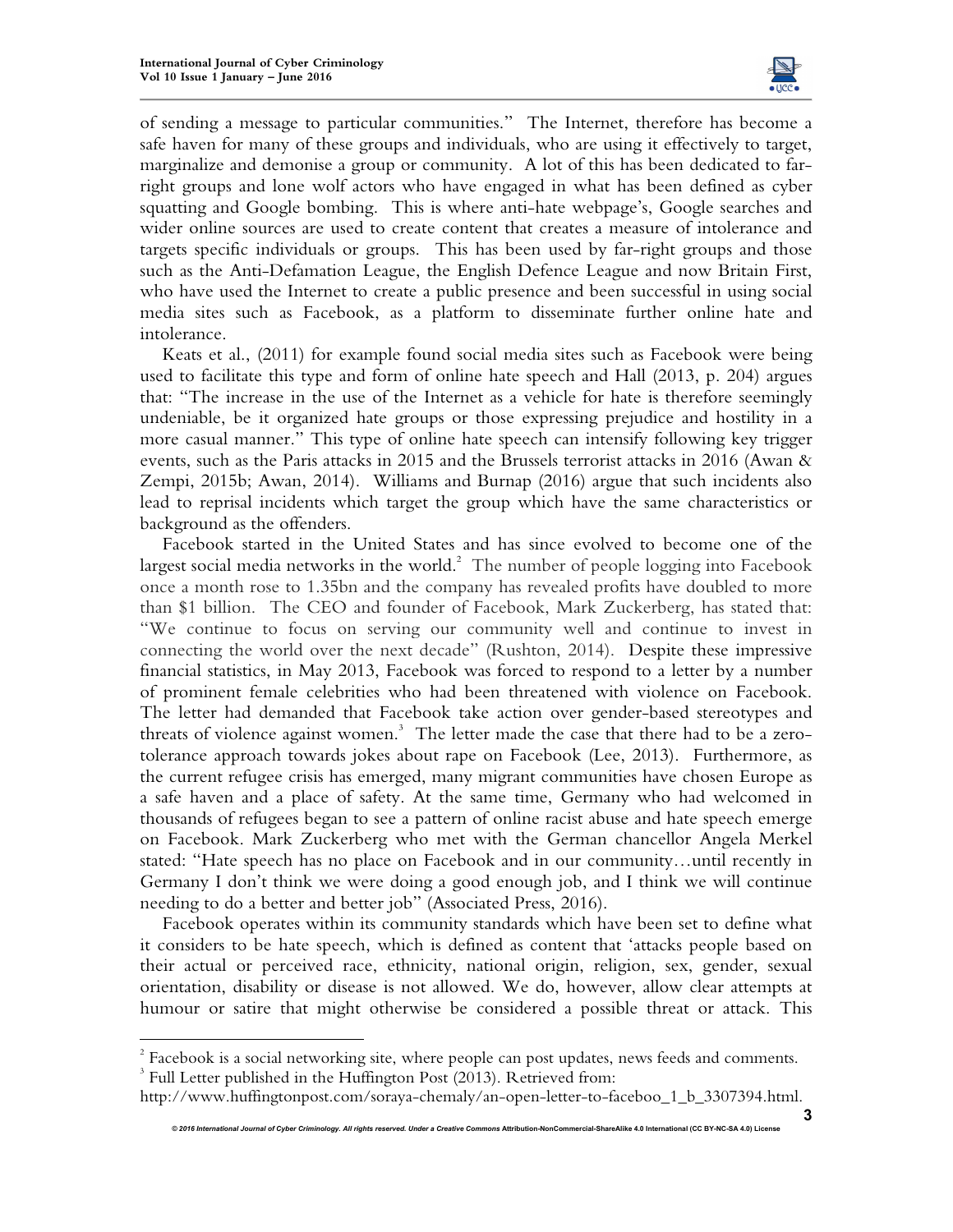includes content that many people may find to be in bad taste (jokes, stand-up comedy, popular song lyrics, etc.)' (Facebook, 2015).

The Online Hate Prevention Institute (2013) report on anti-Muslim hatred on Facebook revealed that despite reporting a range of images considered to incite religiousbased hate speech that Facebook chose not to remove the images because the images had not breached their community standards. They state that: "The fact that this page was, and continues to, inciting hate against people on the basis of their religion, specifically Islam, is grounds for complete closure. Reports of the page, however, were not successful" (p.11). The report also makes the recommendation that Facebook should allow users the opportunity to lodge a single complaint via multiple items of content and for those items to be reviewed independently.

In the UK, pressure on social media companies has become intense with the Attorney General demanding Twitter and Facebook do much more to help remove online hate speech (Morris, 2015). In particular, the issue of religious hate crime on social media sites has led to a number of questions. For example, how far does online hate speech, breach the right to freedom of speech? And how effective are social media sites in regulating and controlling online hate speech? Tell MAMA, a third party reporting agency that measures anti-Muslim attacks found 548 verified incidents (of 729) which were reported to them concerning anti-Muslim hate crime. The majority of incidents took place online (402 out of 548) (Littler & Feldman, 2015). This study examined how one of these social media network sites, namely, Facebook was being used to portray Muslim communities. In particular, Facebook, like other social media networks such as Twitter (Awan, 2014), have been criticised, for their lack of positive action towards tackling online hate speech and this study makes an important contribution in helping us better understand the role of tackling hate crime on social media networks.

There is a pertinent need to expand the earlier researches on hate crime in Facebook and the present study aims to examine how Muslims are being viewed via one main social media platform, namely Facebook. This study will be examining how, Facebook is being used to promote online prejudice and hate speech that targets Muslim communities. These types of online hate speech can be threatening and thus act as an echo chamber, where extreme views are shared and can equally have an impact on victims, who are being targeted (Chakraborti & Garland, 2009). This qualitative study will examine how online hate is determined and also look at the different forms of communications being made online with regards anti-Muslim hate crime on Facebook. This study will show that there is a need for an improved dialogue between the different stakeholders such as the CPS, social media networks and the police in order to ensure that anti-Muslim hate incidents are taken seriously online.

The reason for choosing Facebook, was because it remains an important social media platform that allows people to stay up to date with the news of people in a way that makes them accessible and stay connected through the exchange of quick and frequent messages. By focussing on Facebook, the author hope this study will give us a better understanding of how social media sites such as Facebook have been used in some cases to generate ideas of online Islamophobic hate. Clearly, there are drawbacks to using and analysing data via social media sites such as Facebook. For instance, there were issues encountered in relation to anonymity and public and private posts. However, the author hope this study has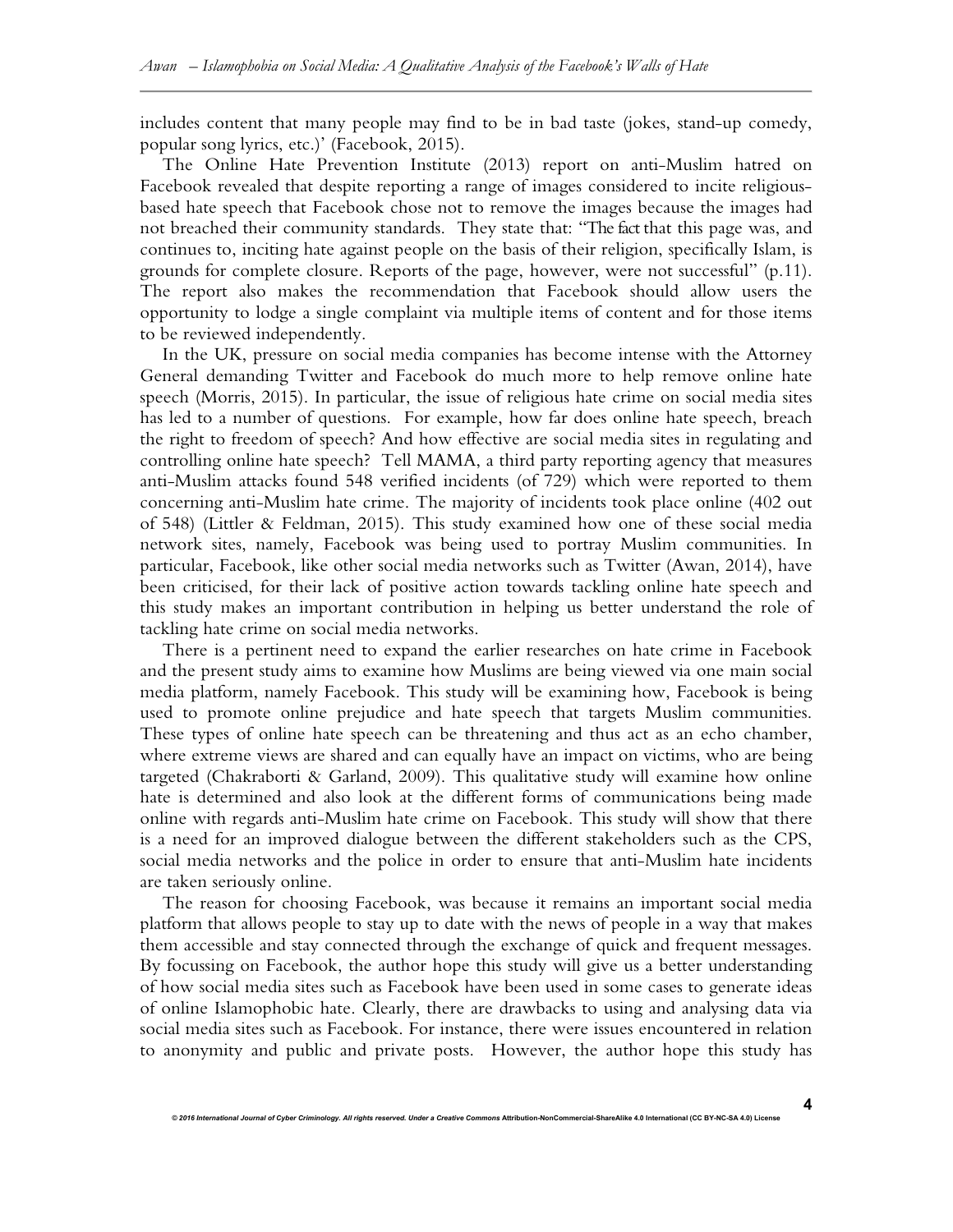

addressed some of those concerns with the use of electronic software, key terms used and the overall sample size.

## **Methodology**

This study examined 100 different Facebook pages, comments and posts and found 494 instances of specific anti-Muslim hate speech. In particular, this study found four key emerging themes, where anti-Muslim hate was intensified, namely after the Rotherham abuse scandal in the UK, the beheading of journalists, James Foley, Steven Sotloff and the humanitarian worker David Haines and Alan Henning by the group (ISIS), the Trojan Horse scandal and the Woolwich attacks in 2013. With this in mind, the author created a typology of five offender behaviour characteristics, which helps define and categorise those types of behaviour. These include; the *Opportunistic*, the *Deceptive*, *Fantasists*, *Producers* and *Distributors* (see Table 2).

These offender behaviours are situated and divided into five walls of Islamophobic hate used on Facebook by such individuals and groups. As noted above, they include depicting Muslims as; 1) terrorists; 2) rapists; 3) Muslim women wearing the Niqab/Hijab are a security threat; 4) Muslims are at war with 'us' and 5) Muslims should be deported. This study also found links to a number of the individuals with far-right groups such as Britain First and the English Defence League.

The research questions in this study included:

- What, if any content is being used via Facebook to demonize and stereotype Muslims?
- What physical and non-physical threats are being used against Muslims via Facebook?
- How is Facebook being used to describe Muslims as a threat and national (British) security issue?

This paper used a mixed methodology as part of a wider content analysis utilizing both qualitative data gathering techniques embedded within grounded theory. The Facebook pages were analysed between January 2013 and November 2014 and utilised the electronic database NVivo. By using the software system NVivo, the author was able to collate 'high frequency' words and patterns that are directly related to anti-Muslim hate. Comments and all posts were then compiled into a large word cloud. The word cloud was analysed using a word frequency count which was created to explore core issues and recurring themes around how Muslims were being viewed on Facebook (see Table 4, for a full list of key terms and frequencies that appeared).

In order to carry out a Facebook analysis, the author searched for outputs using the terms Muslims, *AND* Woolwich, Muslims *AND* Islam, Muslims *AND* Extremism and Muslims *AND* Terrorism. These searches generated over 550 results. These searches were then used to examine 100 Facebook pages, comments and posts that included the following inclusive criteria – articles regarding Woolwich, Rotherham, Trojan Horse and ISIS. Following this, the author examined the Facebook pages, posts and comments to try and find out how Muslims were being viewed and targeted by online hate speech. Some of the most common reappearing words used to describe Muslims in a derogatory way were then examined. As noted above, this study also made the use of electronic software NVivo, because it allowed the author to collate and identify comments, posts and patterns that emerged. All the Facebook posts and comments were imported into NVivo and the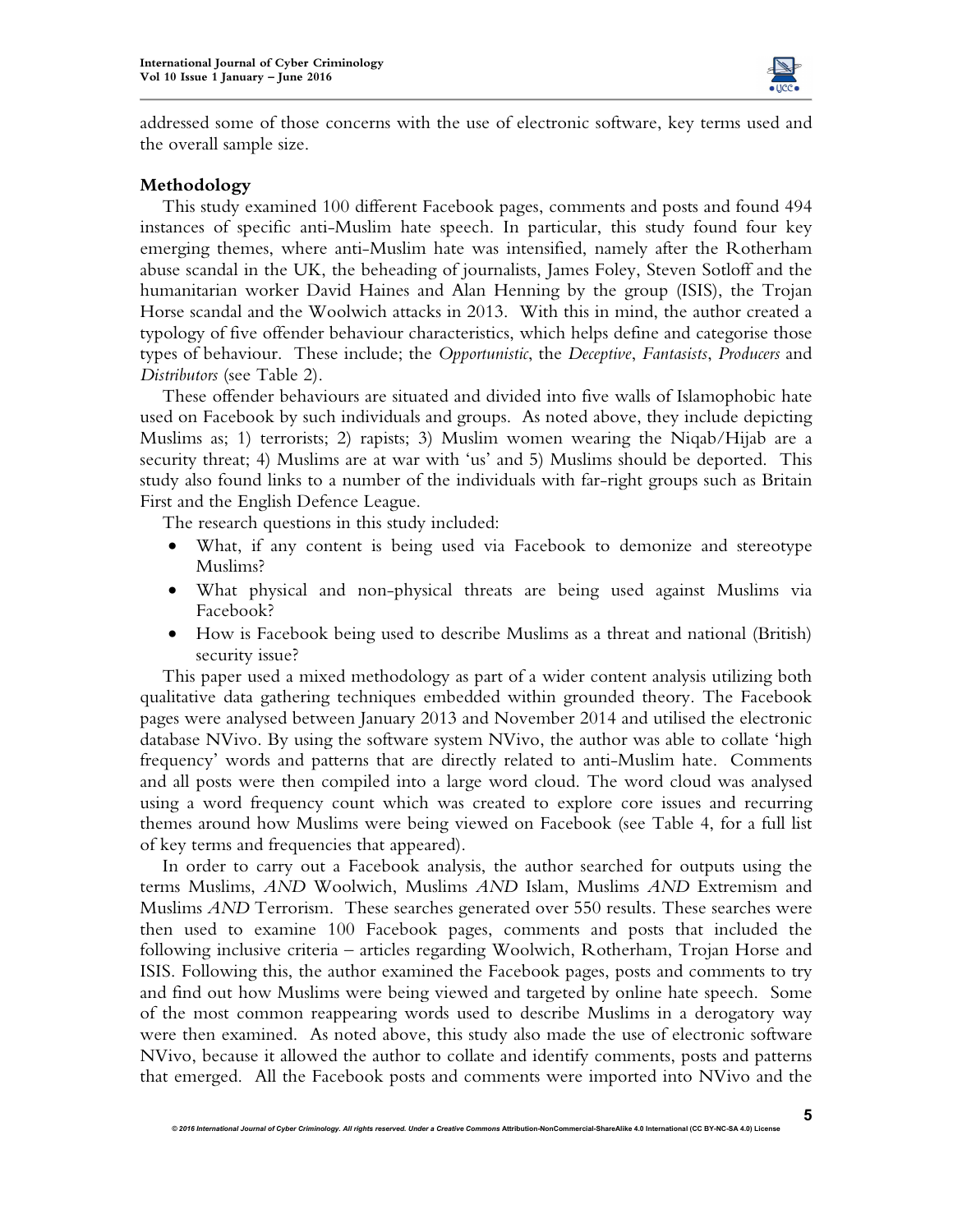author was able to analyze the Facebook comments with the use of visualization tools such as the NCapture tool, which is a web browser extension that allowed the author to quickly and easily capture web content via social media data such as Facebook for further analysis.

## **Findings and Discussion**

Facebook is an extremely useful social media platform, whereby people can stay connected and keep in touch with friends, colleagues and family's updates and news feeds. Equally, it has become a popular platform for groups like Britain First and the English Defence League who have used it to create a hostile environment, whereby Muslim communities are targeted because of their race, gender, faith and religious background. This study found 494 specific incidents of hate related messages which could be construed as inciting violence and religious and racial hate speech online, including offline physical threats. Equally, the comment section for specific posts showed an increasing array of anti-Muslim posts following high profile events such as Trojan Horse, Woolwich and the actions of ISIS.

In particular, the word cloud frequency helped the author obtain key words that were depicting Muslims in an overtly prejudicial way. For example, from the top 20 words used, there were six key words that stood out as having direct influence over the recent actions of ISIS, the Trojan Horse scandal and Woolwich. They included the words; Muzrats (18); Paedo (22); Rapists (24); Paki (25), Scum (28) and Terrorists (22) (see Table 3 for a full breakdown of terms). What was telling was how these words were accompanied by images and texts that were posted following high profile incidents. For instance, after the ISIS actions of beheadings and the Rotherham abuse scandal, there was an increase of posts that were used in a negative fashion to describe Muslims (see figure 1 below-word cloud of terms).





The use of the terms Muzrats, Paedo, Paki, Rapists, Scum and Terrorists were used in relation to Muslims as a means to whip up an anti-Muslim backlash. Interestingly, the terms used here also show a worrying trend in which groups like the English Brotherhood and the Ban Islam pages and other specific individuals were framing a large part of the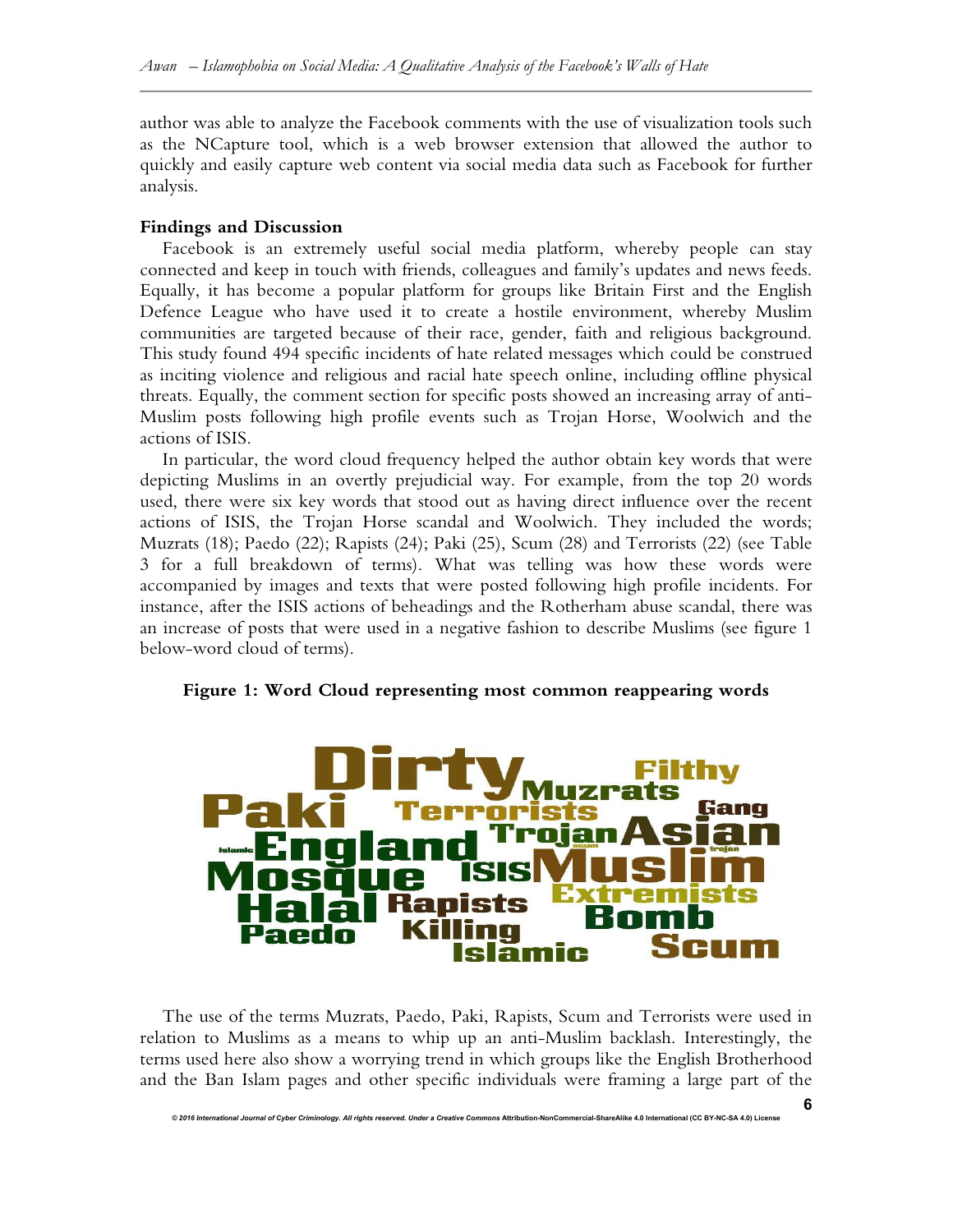

discussion around Muslim communities in a negative fashion. For example, a large majority of words were referenced with accompanying text such as 'England', 'Islamic', 'Mosques', 'Halal', 'ISIS' and 'Trojan'. Below is a small sample of examples found on Facebook:

*How Muslim scum celebrate Eid.* 

*WISH THESE PAKIstanis WOULD FUCK OFF FOR GOOD.* 

*True, vermin, bunch of Muzrats.* 

*Fucking Paki's. Kill them All.* 

*Kill them all they leave there own country to infiltrate and then breed like rabbits and live of the tax payers money they demand laws for there religion want there mosques etc if they want Muslim faith and buildings fuck off home they seek asylum in our countries after they have more than likely commuted terrorist acts against our troops….round them all up stuck them on a island them kill each other….I say fuck em.* 

## **Table 1: Top 20 Collocation network of key words across word cloud**

| Words       | Frequency      |
|-------------|----------------|
| Muslim      | 20             |
| Islamic     | 33             |
| Muzrats     | 18             |
| Paki        | 25             |
| Paedo       | 22             |
| Gang        | $\overline{7}$ |
| Rapists     | 24             |
| Asian       | 27             |
| <b>ISIS</b> | 21             |
| England     | 36             |
| Dirty       | 44             |
| Mosque      | 35             |
| Scum        | 28             |
| Bomb        | 27             |
| Extremists  | 33             |
| Halal       | 28             |
| Trojan      | 17             |
| Terrorists  | 22             |
| Killing     | 12             |
| Filthy      | 19             |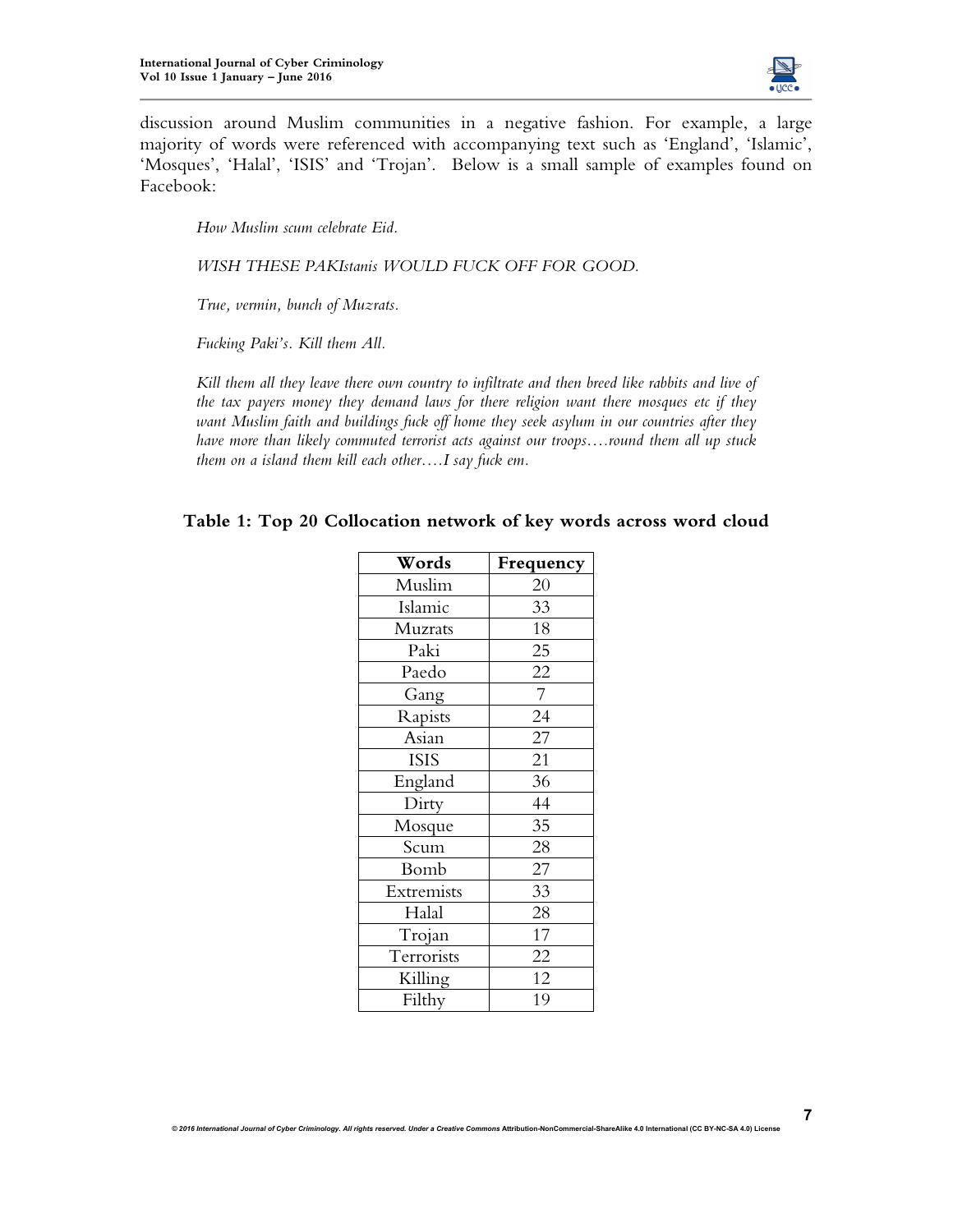| Type                 | Characteristics                                                                                                                                                                                                                                                                                                                | Example                                                        | No    |
|----------------------|--------------------------------------------------------------------------------------------------------------------------------------------------------------------------------------------------------------------------------------------------------------------------------------------------------------------------------|----------------------------------------------------------------|-------|
|                      |                                                                                                                                                                                                                                                                                                                                | <b>Cases</b>                                                   | of    |
|                      |                                                                                                                                                                                                                                                                                                                                |                                                                | Cases |
| The<br>Opportunistic | Someone using Facebook to create a posts and<br>comments of hate directed against Muslim<br>communities after a particular incident.<br>In                                                                                                                                                                                     | Britain First<br>Page                                          | 43    |
|                      | particular, these individuals are using Facebook to<br>post offline threats and promote violence<br>following incidents such as Rotherham, ISIS and                                                                                                                                                                            | English<br>Defence<br>League                                   |       |
|                      | Trojan Horse.                                                                                                                                                                                                                                                                                                                  | The English<br>Brotherhood                                     |       |
| The<br>Deceptive     | Someone creating fear through the use of posts<br>which are specifically related to false events in<br>intensify the Islamophobic<br>order<br>to<br>hate<br>comments online. For example, a number of<br>people were attempting to capitalise on false<br>stories with links to incidents such as Peppa Pig<br>and Halal meat. | The English<br>Brotherhood<br>The English<br>Defence<br>League | 32    |
| Fantasists           | Someone using Facebook webpages to fantasise<br>over Muslim deaths and consequences with<br>respect to Muslim events.<br>In particular, these<br>individuals have blurred the lines between reality<br>and fiction and are making direct threats against<br>Muslim communities.                                                | Britain First<br>Page<br>English<br>Brotherhood                | 36    |
| Producers            | People who are using and promoting racist images<br>and videos which are used as a means to create a<br>climate of fear, anti-Muslim hate and hostility.<br>These individuals are closely linked to the<br>distributors.                                                                                                       | Britain First<br>Page<br>English<br>Defence<br>League          | 47    |
| Distributors         | People who are using social media and Facebook<br>in order to distribute messages of online hate<br>through posts, likes, images, videos and comments<br>on Facebook.                                                                                                                                                          | Britain First<br>Page<br>English<br>Defence<br>League          | 42    |

# **Table 2: Offender Behaviour Typology**

The non-profit organisation, Faith Matters have also conducted research, post the Rotherham abuse scandal, analysing Facebook conversations from Britain First posts on Tuesday  $26<sup>th</sup>$  August 2014 using the Facebook Graph API. The comments they analysed were from posts on the 26<sup>th</sup> August and compiled into a large corpus. Similarly, to this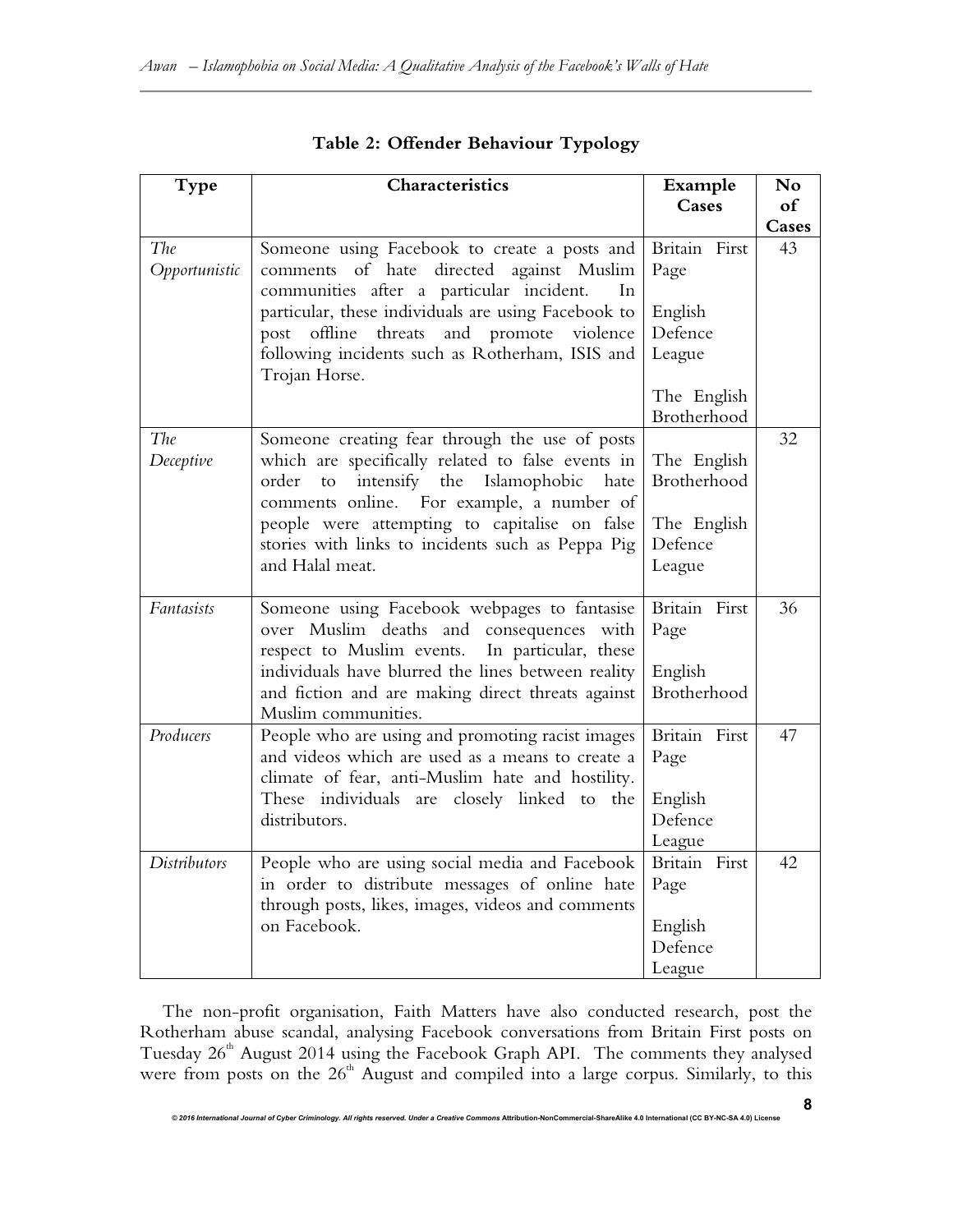

**9**

study, they also found some common reappearing words which included; Scum (207); Asian (97); Deport (48); Paki (58); Gangs (27) and Paedo/Pedo (25). Indeed, a number of the comments and posts revealed in both these studies show people with direct links to organisations such as Britain First, the English Brotherhood and the English Defence League. Indeed, the Faith Matters Report (2014, p. 11) states that: "This environment (around the Rotherham incident) activates and rationalises language that positions Muslims as irretrievably not-British, making them into an enemy. Derogatory language comes in place to paint all Muslims as criminals and action words turn this denigration into concrete demands for political action."

Within this climate, this study has been able to assess and propose five types of offender characteristics who have been engaged with Facebook as a means to target Muslim communities with online hate, either through specific pages or comments and posts. These five types are the; *Opportunistic*, the *Deceptive*, *Fantasists*, *Producers* and *Distributors*. This typology is intended as a starting point for a framework around Islamophobia on Facebook (see Table 2). The majority of people involved in these acts were males (80%) and females (20%) (see Table 3). Whilst, a number of the individuals were primarily based in the UK (43%), there were also a number of online users who were identified as being from the United States (37%) and Australia (20%) (see Table 4). In particular, for the latter, there were a huge number of pages such as the 'Ban Islam in Australia' and 'Ban Islam in America' pages that had a large increase in anti-Muslim hate speech.

In 2013, the Online Hate Centre, published a report entitled: 'Islamophobia on the Internet', which analysed 50 Facebook pages and found 349 instances of online hate speech. They had identified 191 different examples of hate speech, with the most common themes appearing in seven distinct categories. They included Muslims being seen as; 1) a security threat; 2) a cultural threat; 3) as an economic threat; 4) dehumanising or demonizing Muslims; 5) threats of violence, genocide and direct hate targeting Muslims; 6) hate targeting refugees/asylum seekers, and 7) other forms of hate. In this study, the five distinct categories discussed above also related to the type of engagement these groups of people were involved in on Facebook. As noted previously, they included; 1) Muslims being viewed as terrorists; 2) Muslims being viewed as rapists; 3) Muslim women viewed as a security threat because of their clothing; 4) a 'war' between Muslims and finally Muslims should be deported (see Table 5) for a full breakdown.

#### **Table 3: Gender of Perpetrator**

| Male   | 80% |
|--------|-----|
| Female |     |

## **Table 4: Country of residence**

| United Kingdom       |        |
|----------------------|--------|
| <b>United States</b> | 37%    |
| Australia            | $20\%$ |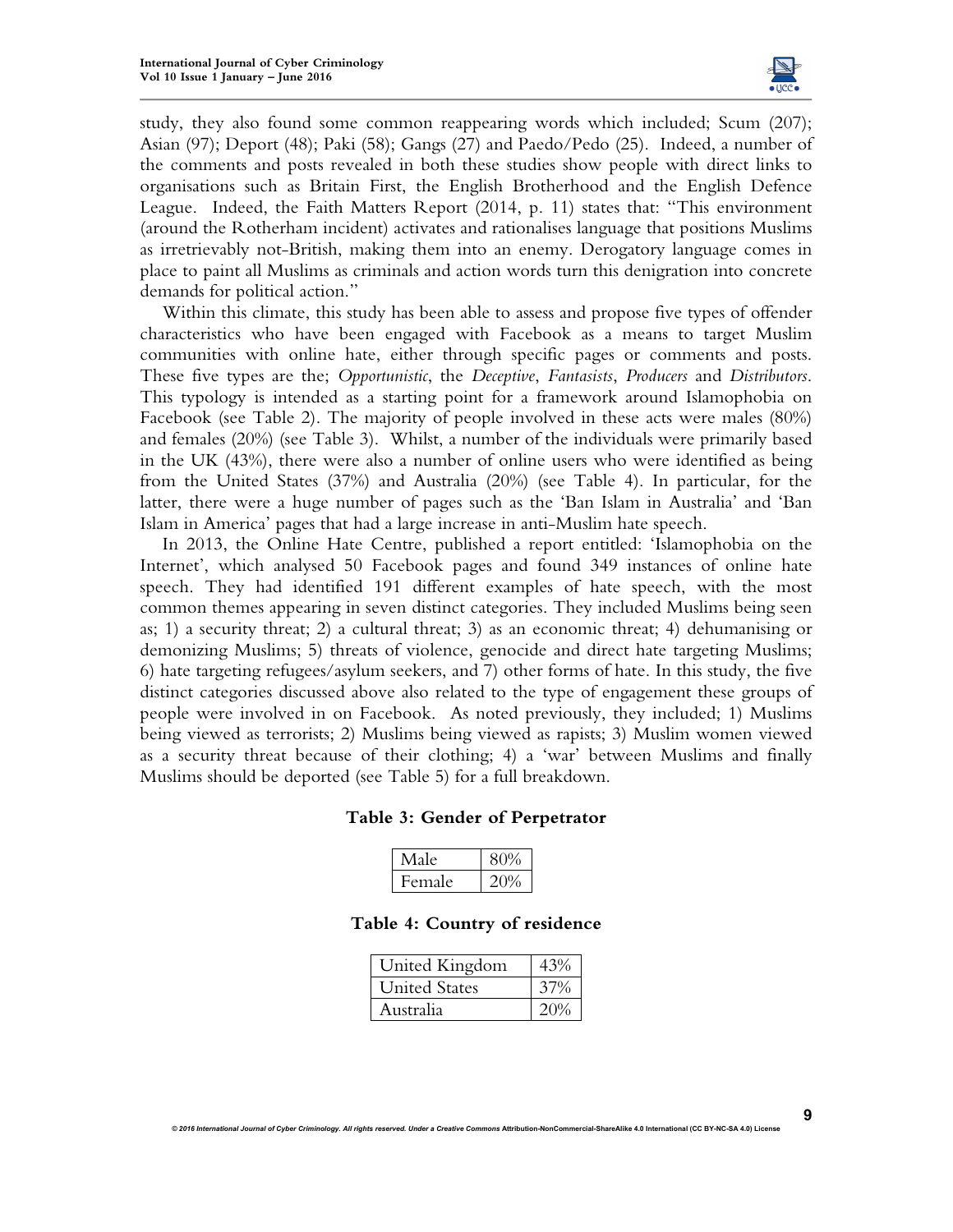| <b>Facebook Walls of Hate</b> | <b>Types of Engagement</b>            | No of cases |
|-------------------------------|---------------------------------------|-------------|
| Muslims are Terrorists        | of visual<br>and<br>Use<br>written    | 58          |
|                               | communications<br>depicting           |             |
|                               |                                       |             |
|                               | Muslims as aggressive terrorists.     |             |
|                               | The key being that there is no        |             |
|                               | distinction<br>made<br>between        |             |
|                               | Muslims<br>and non-violent            |             |
|                               | Muslims, as all are depicted as       |             |
|                               | terrorists.                           |             |
| Muslims as Rapists            | material<br>Use<br>of<br>following    | 45          |
|                               | incidents such as the Rotherham       |             |
|                               | abuse scandal to depict Muslims       |             |
|                               | as sexual groomers and serial         |             |
|                               | rapists.                              |             |
| Muslim women are a security   | The use of visual and written         | 76          |
| threat                        | material to depict Muslim's as a      |             |
|                               | security threat. In particular,       |             |
|                               | Muslim women wearing the veil         |             |
|                               | are used as an example of a           |             |
|                               | security threat.                      |             |
| A war between Muslims         | Extremely dangerous<br>and            | 53          |
|                               | emotive piece, whereby Muslims        |             |
|                               | are viewed in the lens of security    |             |
|                               | and war. This is particularly         |             |
|                               | relevant for the far-right who are    |             |
|                               | using English<br>history<br>and       |             |
|                               | patriotism as a means to stoke up     |             |
|                               | anti-Islamic hate with the use of     |             |
|                               | a war analogy.                        |             |
| Muslims should be deported    | The use of immigration and            | 62          |
|                               | particular<br>campaigns<br>such<br>as |             |
|                               | banning Halal food as a means to      |             |
|                               | create online hate and fear. This     |             |
|                               | also involves the use of casual       |             |
|                               | racism which blurs the line           |             |
|                               | between anti-Muslim comments          |             |
|                               | and those which specifically          |             |
|                               | target Muslims because of their       |             |
|                               | race, gender, religion and beliefs.   |             |
|                               | This is used to imply that            |             |
|                               | Muslim's are taking over the          |             |
|                               | country and should be deported        |             |
|                               | before Shariah Law is adopted.        |             |

|  |  |  |  |  |  | Table 5: The Five Walls of Islamophobic Hate |  |  |
|--|--|--|--|--|--|----------------------------------------------|--|--|
|--|--|--|--|--|--|----------------------------------------------|--|--|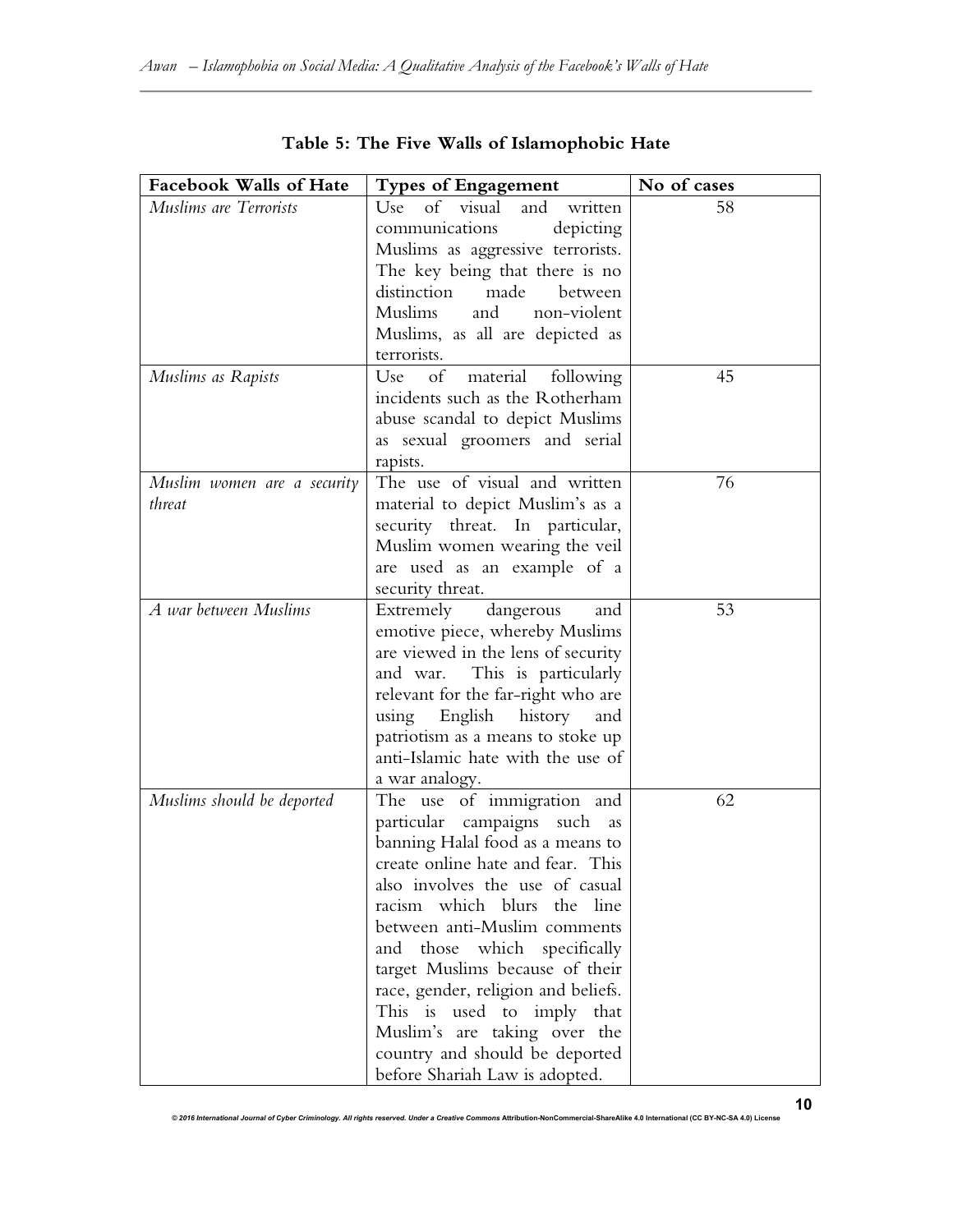

A number of examples of the walls of Islamophobic hate (see Table 5), are used here via the Britain First, English Brotherhood and English Defence League Facebook webpages which aimed to create an atmosphere of fear and anti-Muslim hate. For example, following an incident involving someone committing an offence for drink and driving, the English Defence League Sikh Division on the 4 October 2013 posted a message entitled: 'HOW MUSLIM SCUM CELEBRATE EID' (see figure 2).

# **Figure 2: English Defence League Sikh Division**



This specific page had 93 likes, 50 shares and 39 comments. Some of those comments included:

*They all need the lethal injection dirty vile bastards.* 

*its not just paki muslims, all muslims are scum…bengali muslims, Iraqi muslims, afghani muslims, indian muslims, english muslims etc.* 

In a previous post, the same webpage directs readers to a message regarding Halal food. Interestingly, the association here is made with Islamic Jihad and the comments that accompany this also help create lazy assumptions that directly conflate and blur the lines between Muslims, Halal food and acts of terrorism. This is done through the use of an image of Halal food. This particular image had 186 likes and 163 shares (see figure 3). Interestingly, whilst some of these images and comments should have been removed for inciting hate, Facebook has been criticised for their lack of action in such cases. For example, the Online Hate Prevention Institute (2013) which examined Islamophobia via Facebook, actually reported a number of pages for online hate, however despite this, Facebook administrators took little or no action.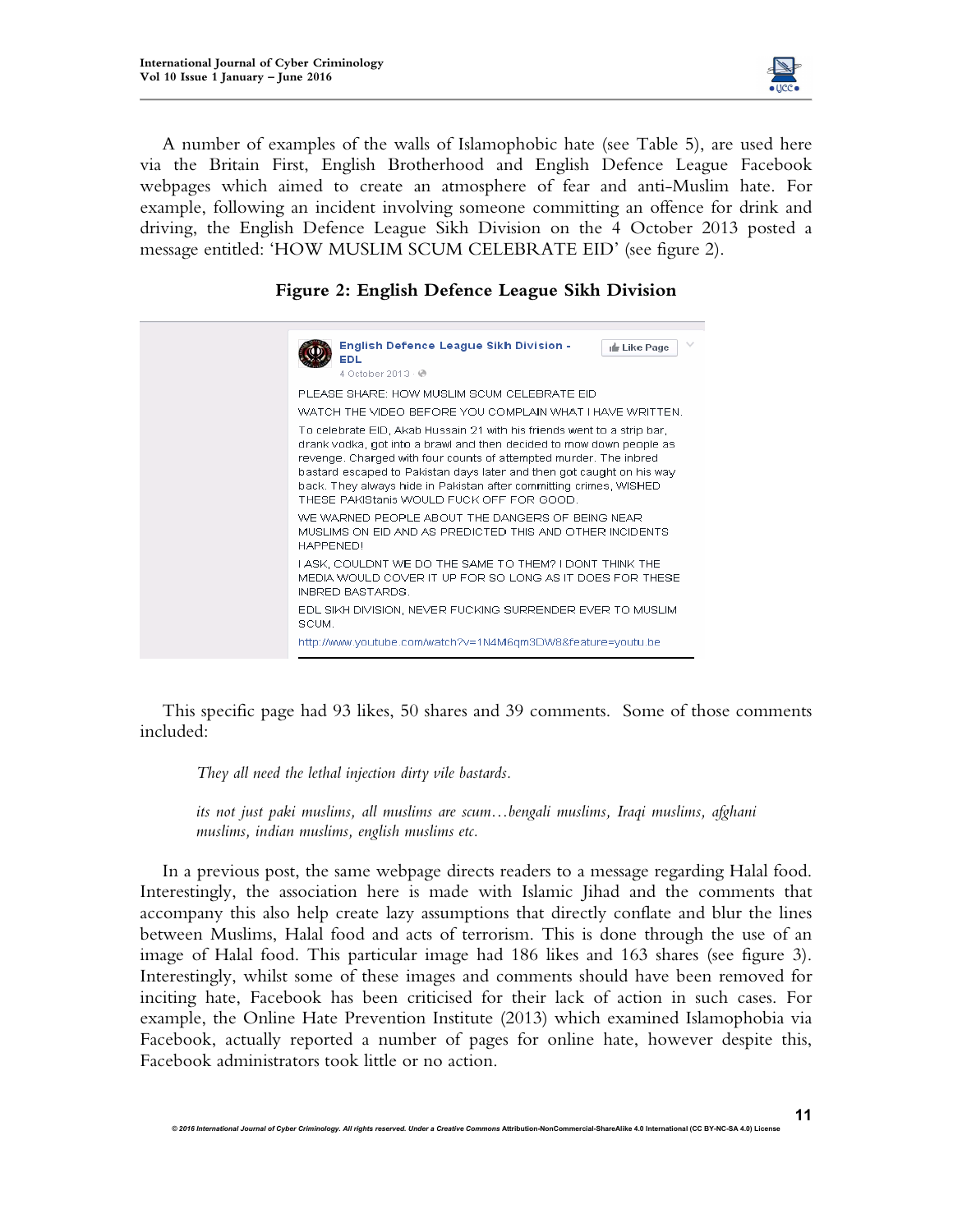

Moreover, the 'Get poppy burning Muslim scum out of the UK' page was created as a direct result of the now banned group Islam4UK actions in burning poppy's in relation to Britain soldiers involvement in the wars in Iraq and Afghanistan. In May 2013, it began sending posts out following the Woolwich attacks in order to gather support and create further anti-Muslim rhetoric. The page has 672 likes (at the time of writing) but seems to be operating on the basis of reactionary events such as Woolwich and others. Clearly, this page and others similar to this, act as virtual repositories of news feeds that marginalise and demonise Muslims communities.

|  |  |  |  |  | Figure 4: Get poppy burning Muslim scum out of the UK |
|--|--|--|--|--|-------------------------------------------------------|
|--|--|--|--|--|-------------------------------------------------------|

| <b>BRITISH</b><br><b>BURN IN</b><br>HE3.1.1 | scum out of the UK.<br>Community |       |                 | Get poppy burnil Cover Photo Slim | <b>In Like</b> | $+$ Follow | Message |      |
|---------------------------------------------|----------------------------------|-------|-----------------|-----------------------------------|----------------|------------|---------|------|
|                                             | <b>Timeline</b>                  | About | Photos          | Likes                             |                |            |         |      |
| PEOPLE                                      |                                  |       | Post            | Photo / Video                     |                |            |         |      |
| <b>672 likes</b>                            |                                  |       | Write something |                                   |                |            |         |      |
| Invite your friends to like this Page       |                                  |       |                 |                                   |                |            |         | Post |

Similarly, the 'ban Islam in Australia' page has been much more successful at gathering widespread support for the anti-Muslim hate elements they have been posting (see figure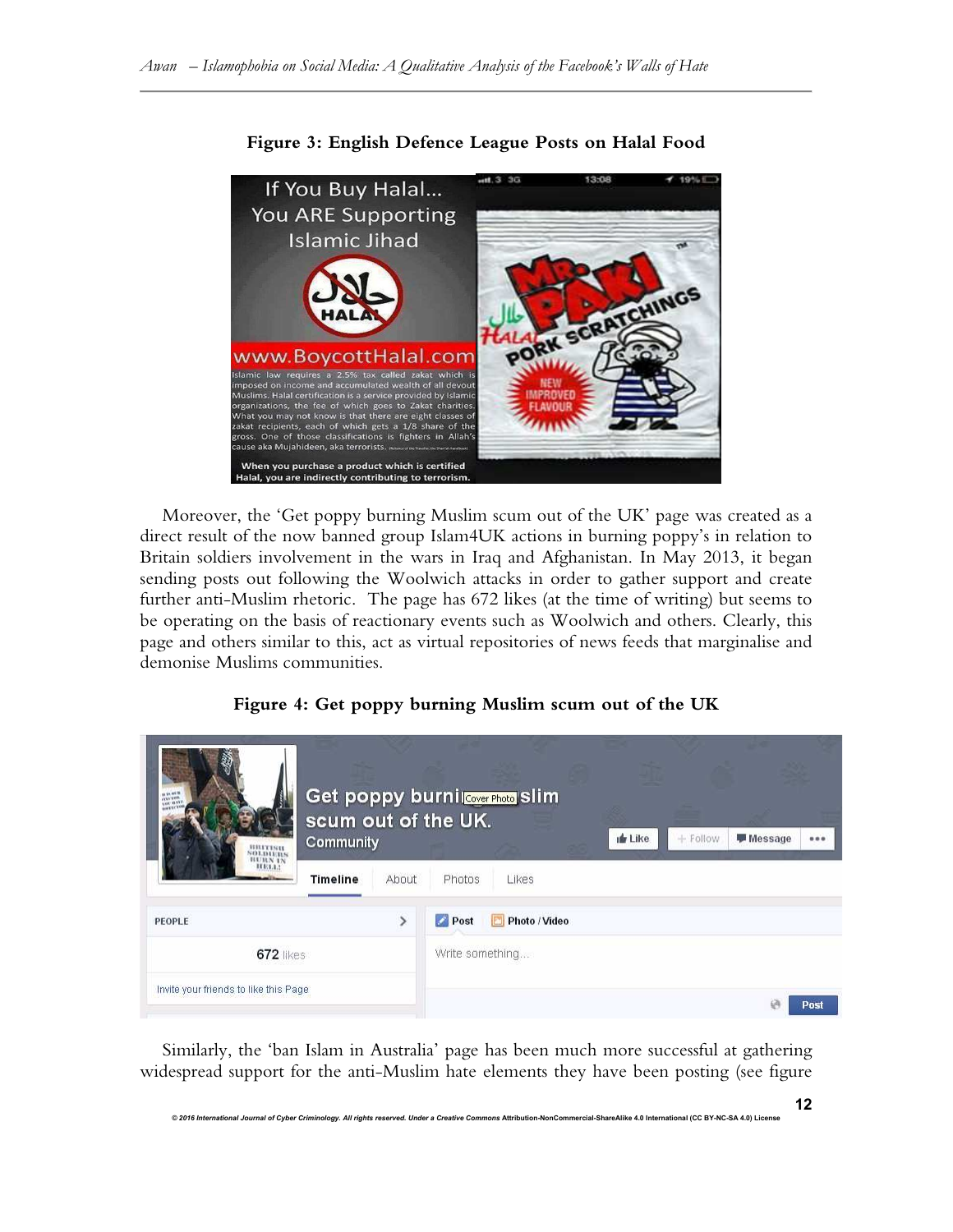

5). At the time of writing, they have 3,246 likes, and on the main webpage they describe Islam as being evil and that they are 'getting rid of this murderous cult.' It is also one of the most active and hostile pages using religious vilification against Muslims as a means towards promoting online hate speech and prejudice. This page is particularly significant, because as noted above, it has a widespread of followers. The images used clearly are intended to stir up racial and religious discord by inflaming tensions with the online hate rhetoric that it espouses. In a number of posts, the page uses images and videos to portray Muslims as violent extremists who are a threat to society because they are 'Muslim'. The attribution of extremism and terrorism are also used as a means to create racial and religious tensions with particular reference made also to mosques being built and the influx of immigrants as a means to create fear.



| eath Cult                                             | Ban islam in australia<br>Community<br><b>Timeline</b> | About           | Photos | Likes              | <b>de Like</b> | $+$ Follow | $\rightarrow$ Share |  |
|-------------------------------------------------------|--------------------------------------------------------|-----------------|--------|--------------------|----------------|------------|---------------------|--|
| PEOPLE                                                |                                                        |                 | Post   | Photo / Video<br>P |                |            |                     |  |
| 3,246 likes<br>Invite your friends to like this Page. |                                                        | Write something |        |                    |                |            | Post                |  |

Below is an image (see figure 6) used via the 'Ban Islam in Australia page' which received considerable comments and posts regarding Muslims.



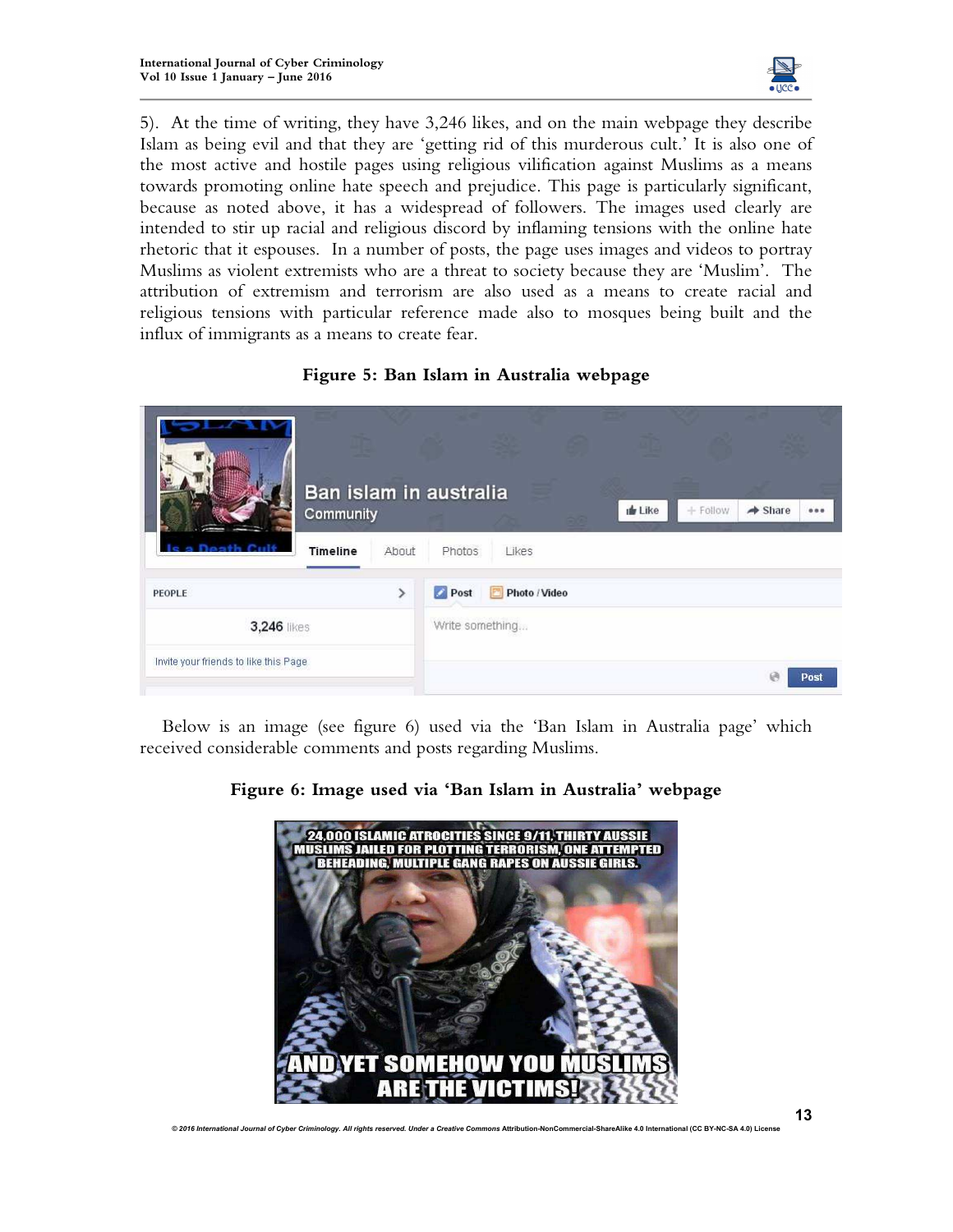This image had 159 likes, but it is the accompanying text that continue to show religious hate messages that are of concern. The images and words also were used and 'liked' by a number of individuals who form part of the wider typology of Islamophobia discussed above. Some of those comments below include:

*Oh sorry Islam is like ebola virus.* 

*they are the worst of all human race full stop.* 

*Islam is cancer.* 

*Fuckn scum fuck every single one of you Muslim dogs.* 

Allen (2014) has also found similar strong links of Facebook users and growing public opposition about mosques. In Allen's study, he investigated a pilot study which sought to investigate opposition to a proposed Dudley "super mosque." By focusing on the Facebook group 'Stop Dudley Super Mosque' and 'Islamic Village', Allen found that members were engaged actively in online discourse which was opposed to the mosque. Some of the themes that emerged from this, included, issues regarding social identity, otherness and the Islamification of Britain. Another problem that emerged within the discourse of Islamophobia was the issue of Muslims being a threat to national security. This type of threat was intensified following high profile incidents such as Trojan Horse and ISIS actions to try and show that Muslims were attempting to adopt Shariah Law across Britain. This was particularly true for groups such as the English Brotherhood and Britain First who attempted to show that Britain adopting Halal meat was just the 'tip of the iceberg.' This type of anti-Muslim hate, was used under the banner of English patriotism (see figure 7) and was being used to demonise and dehumanise Muslim communities. This type of hate clearly was being used with respect to religious persecution of a group and the posts, comments and images all had a provocative and racial barrier attached towards them.

## **Figure 7: British Patriotism via the English Brotherhood**

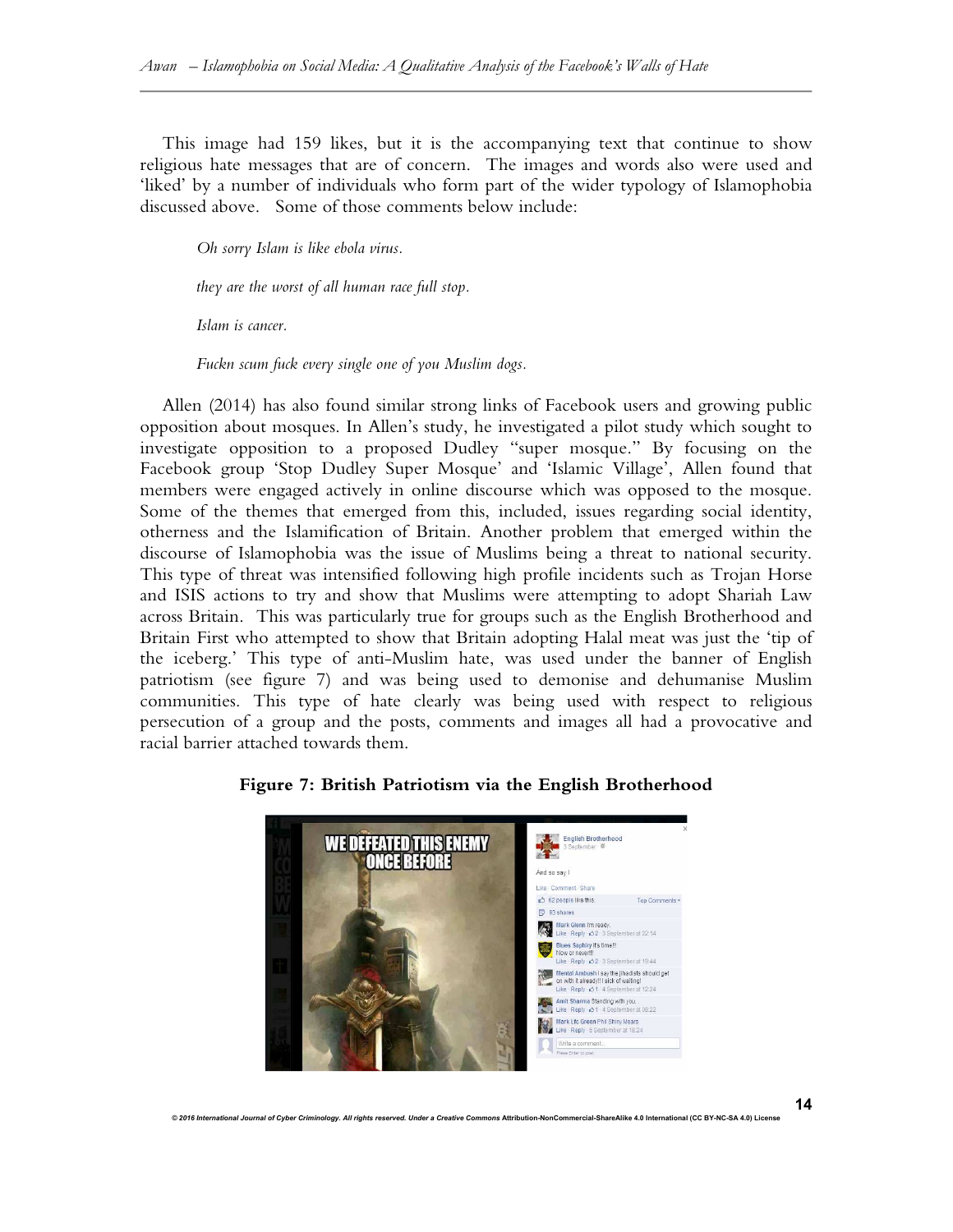



What's the difference between an extremist muslim & a moderate muslim?

A quick change of clothes

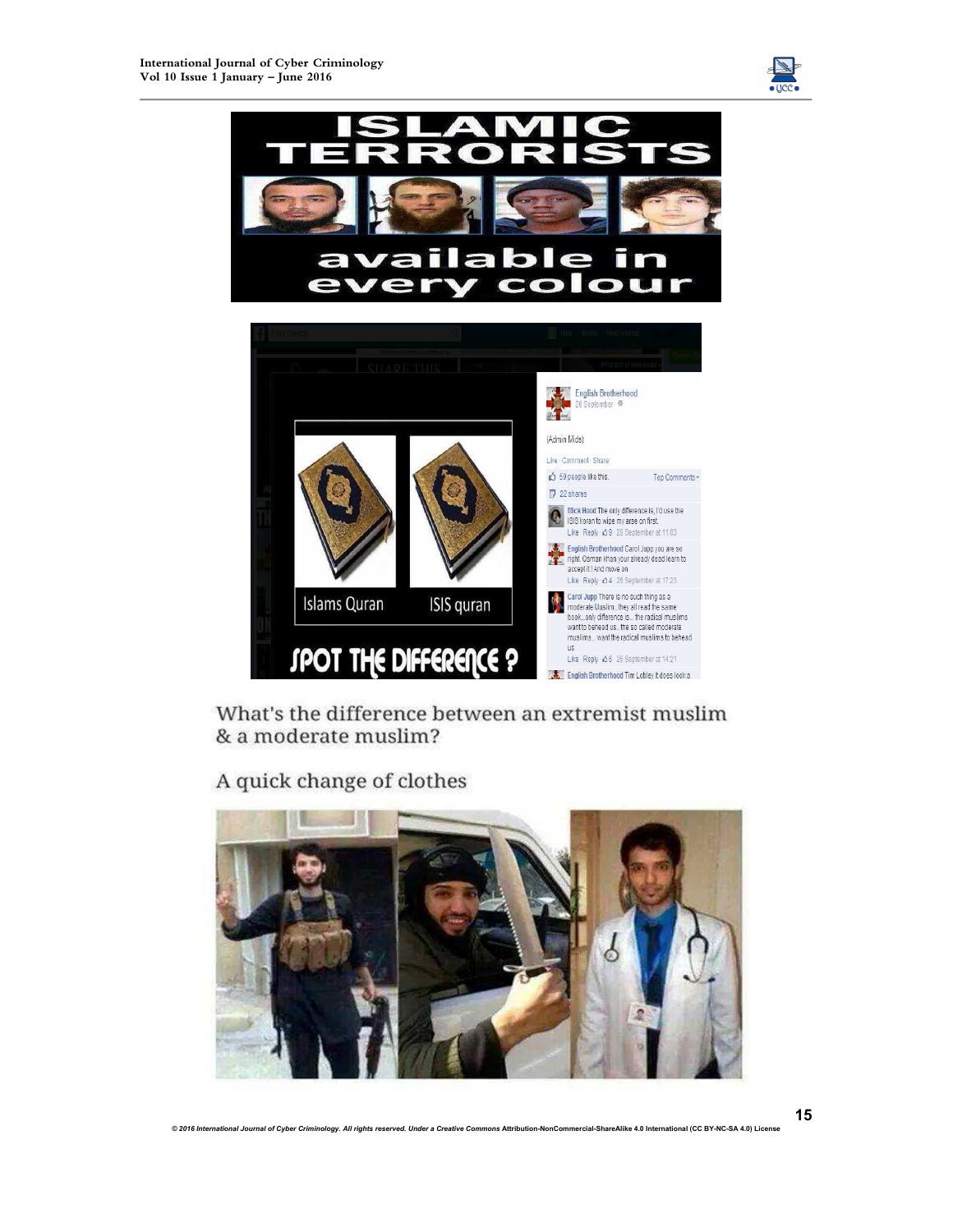A number of these pages, also called for 'wiping out Muslims' and considering Muslim as intolerant, evil and inherently backward. Some of the examples they have used include depicting and showing Muslims as murderers, rapists, torturers and sexual predators<sup>4</sup>. Within this context, Muslim women were also deemed to be part of the 'Islamic problem'. This was true, when discussing the face veil and the comments used to describe Muslim women as a national security threat. The hate images and posts in particular contained a number of loaded generalisations with respect to Muslim women and Muslim communities. Below is a selection of images accompanied by text and posts that showed an intensification of anti-Muslim tone. Clearly, some of the material posed on these pages was inciting hate against people on the basis of their religion, specifically Islam (see figure 8). As a result, whilst it may look as though only Muslim women are considered a threat, it does in fact show that it stereotypes and legitimises all Muslims in the same fashion, and therefore considers them as not a race and a group that can be expelled, deported or killed<sup>5</sup> by using hostile imagery and depicting them in an innately negative fashion.





 $\overline{a}$ 

<sup>4</sup> See https://www.facebook.com/BanIslamInCanada?fref=ts;

https://www.facebook.com/banislamfrommyanmar?fref=ts;

https://www.facebook.com/pages/Ban-Islam/460376464099422?sk=photos\_stream

<sup>5</sup> See https://www.facebook.com/groups/131642910223888/;

https://www.facebook.com/pages/All-Muslims-Are-Not-Terrorist-But-Most-Terrorists-Are-

Muslim/117671504932480?fref=ts; https://www.facebook.com/groups/159328874220049/;

https://www.facebook.com/IslamPiss; https://www.facebook.com/pages/Piss-Islam-

Pisslam/469019746496271; https://www.facebook.com/IslamFraud;

https://www.facebook.com/pages/I-Hate-Islam/307956872572344;

https://www.facebook.com/ifhix;

https://www.facebook.com/search/results/?init=quick&q=hate%20islam&tas=0.72205484751611 95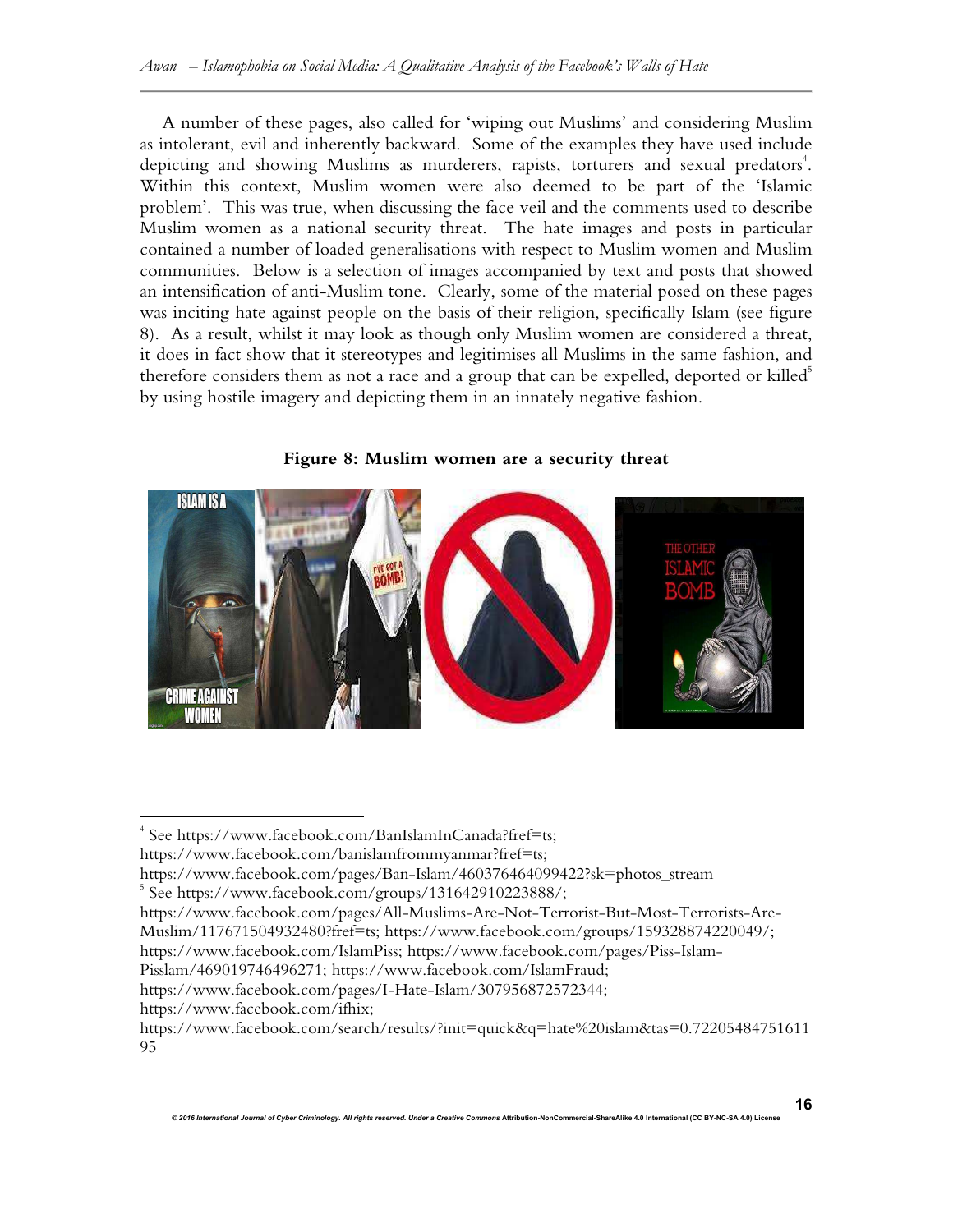

The discussed pages, posts, images and comments on Facebook reveal that Islamophobia has been perpetuated on social media networks such as Facebook where individuals and far-right groups have used it to inflame religious and racial tensions. A study for the British-based think-tank group Demos (2011) found that far-right populist movements are gaining in support across Europe and playing upon a small perception of public disenfranchisement within society to promote an agenda of protecting national identity as a method to whip up online anti-Muslim hate on Facebook. The Demos study (2011) would seem to suggest that the EDL have become a web-based far-right group that are using social networking sites such as Facebook where it has gained a core group of online sympathizers (Awan & Blakemore, 2012). The Demos study found that on a national scale, 72% of supporters for the EDL were under the age of 30, and 36% of people were aged between 16 and 20; thus reflecting the movement's desire to attract a "younger" audience on social networking sites such as Facebook. Indeed, more recently the Britain First Facebook group has received considerable attention, because of its strong counter-messaging against Muslim communities.

Whilst the group has had little electoral success, it has via social media gained considerable momentum, with over half a million likes on Facebook within its first year of inception. Using British patriotism as a means to whip support for the group, it has been successful at also promoting a strong anti-Muslim tone. For example, after posting an image about eating British breakfast, a comment posted by one of the users, was: *"For every sausage eaten or rasher of bacon we should chop of a Muslims head".* The worry is that such comments could lead to actual offline violence and clearly groups such as this, are using Facebook to promote racial tensions and disharmony (Allen, 2010). Indeed, the language being used clearly attempts to agitate and bring in new members and as this study has highlighted some of those emerging problems and concerns.

## **Conclusion**

This study attempted to examine how Muslims were being viewed on one social media platform, namely Facebook. Based on this research, it is clear that Muslims are being stereotyped and actual offline violence is being promoted as a means to target Muslim communities. The worry is that these online groups and communities will use this support to foster an offline extremist counter-narrative. It should also be noted here, however that whilst there is a dearth of online material that could cause offence, this does not equate to it necessarily being illegal in the UK (Clarke, 2003). Often the notion of freedom of speech and expression are used by those who post such material with their constitutional right to do so, but at the same time recognising the need to balance people's right to freedom of speech (Gurak & Logie, 2003). Clearly, from the evidence established within this study, Islamophobia on Facebook is much more prevalent than previously thought and is being used by groups and individuals to inflame religious and racial hate. This is prohibited by English Law and can be in most cases construed as an offence in England and Wales.

Prejudice and discrimination come in many forms, from offline physical violence, verbal abuse and hate, but also to online hate which can equally have a damaging impact upon community cohesion and society. This study has highlighted how if potentially messages and communications of this nature are ignored than we risk creating an intolerant society. Fundamentally, this study has shed light on helping us have a better understanding of Islamophobia on the Internet. The pages and comments reviewed in this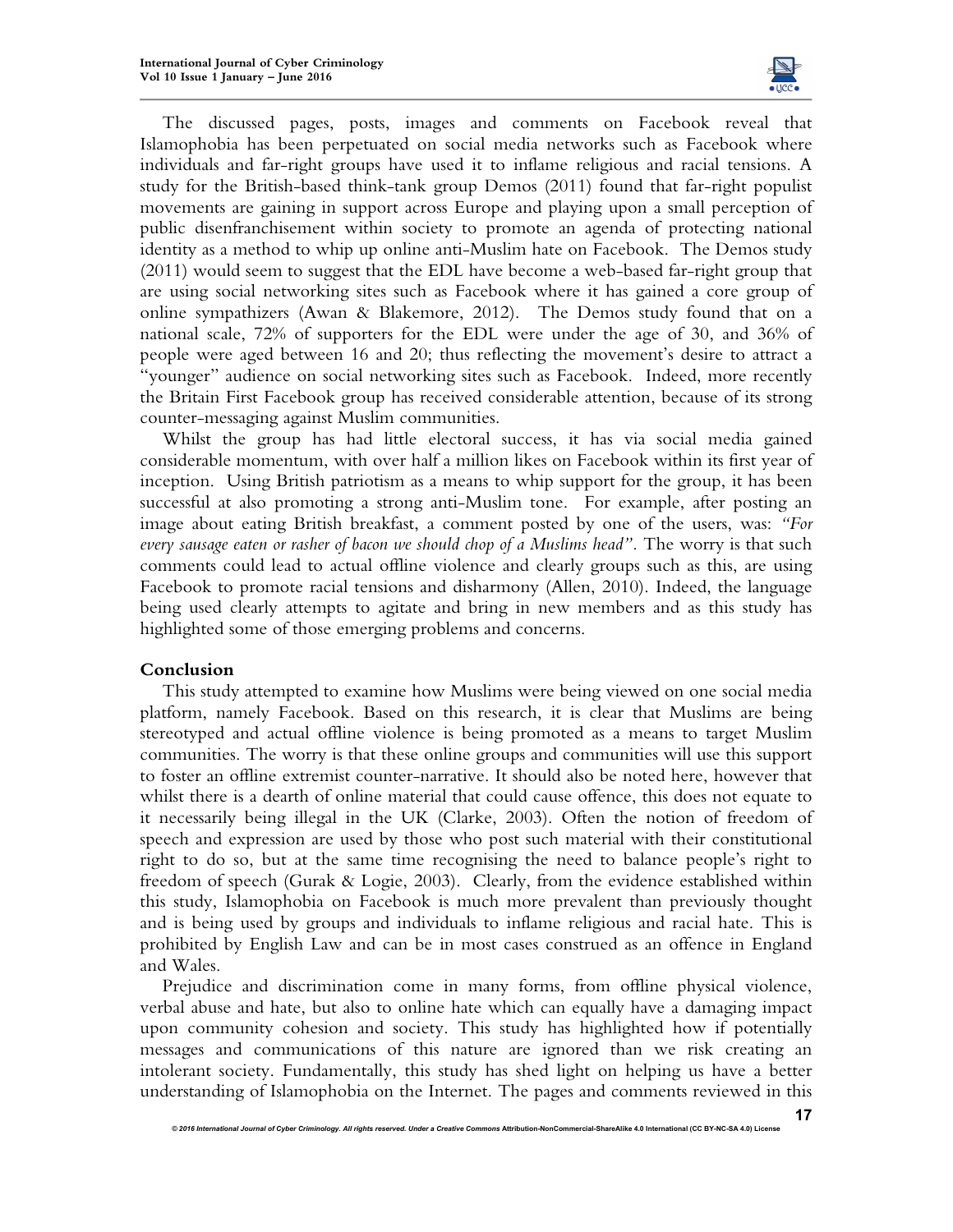study clearly risk alienating Muslim communities and ultimately these posts and images can damage communities. Online hate is a strong word and therefore from the sample surveyed it was clear that there was a problem of religious vilification against Muslim communities. It should be noted that freedom of speech is a fundamental right that everyone should enjoy, however this study has found that Facebook pages have been used as a means to promote hate and conflated those principles of free speech with religious and racial hatred of communities, simply because of the way they dress and what they practice.

## **References**

- Allen, C., Arshad I., & Ozlem, Y. (2013, November 30). Experiences of Muslim Women on Behalf of Tell MAMA. Retrieved from: http://tellmamauk.org/wpcontent/uploads/2013/11/maybewearehated.pdf.
- Allen, C. (2010). *Islamophobia*. Farnham, UK: Ashgate Publishing.
- Allen, C. (2014, January 31<sup>st</sup>). Anti-Social Networking: Findings From a Pilot Study on Opposing Dudley Mosque Using Facebook Groups as Both Site and Method for Research, *Sage Open*. Retrieved from: http://sgo.sagepub.com/content/4/1/2158244014522074.
- Association of Chief Police Officers. (2013, January 10). True Vision Records. Retrieved on 27 May 2016 from: http://www.reportit.org.uk/true\_vision\_records\_a\_significant\_weekly\_reduct
- Associated Press (2016, February 26) Zuckerberg on refugee crisis: 'Hate speech has no place on Facebook'. *The Guardian.* Retrieved from: https://www.theguardian.com/technology/2016/feb/26/mark-zuckerberg-hatespeech-germany-facebook-refugee-crisis.
- Awan, I., & Blakemore. B. (2012). *Policing Cyber Hate, Cyber Threats and Cyber Terrorism*. Ashgate: Farnham.
- Awan, I. (2016). (Eds.) *Islamophobia in Cyberspace: Hate Crimes go Viral*. Routledge: New York.
- Awan, I. (2014). Islamophobia on Twitter: A Typology of Online Hate against Muslims on Social Media, *Policy & Internet*, 6, 133–50.
- Awan, I & Zempi, I. (2015a). Virtual and Physical World Anti-Muslim Hate Crime, *The British Journal of Criminology.* doi: 10.1093/bjc/azv122. First published online: December 18, 2015.
- Awan, I. & Zempi (2015b). The affinity between online and offline anti-Muslim hate crime: Dynamics and impacts'. *Aggression and Violent Behaviour*, *27*, 1–8.
- Back, M. D., Stopfer, J. M., Vazire, S., Gaddis, S., Schmukle, S. C., Egloff, B., & Gosling, S. D. (2010). Facebook profiles reflect actual personality, not self-idealization. *Psychological Science*, *21*, 372-374
- Bargh, J.A., & McKenna, K.Y.A. (2004). The Internet and social life. *Annual Review of Psychology, 55*, 573-590.
- BBC News. (2013, March 11). 632 Anti-Muslim Hate Incidents Recorded by Tell Mama. Retrieved from: http://www.bbc.co.uk/news/uk-21712826.
- Blair, J. (2003). New breed of bullies torment their peers on the Internet. *Education Week, 22* (1), 6-7.

Chakraborti, N., & Garland, J. (2009). *Hate Crime: Impact and Causes*, London: Sage. Citron, D. (2014). *Hate Crimes in Cyberspace*. Cambridge: Harvard University Press.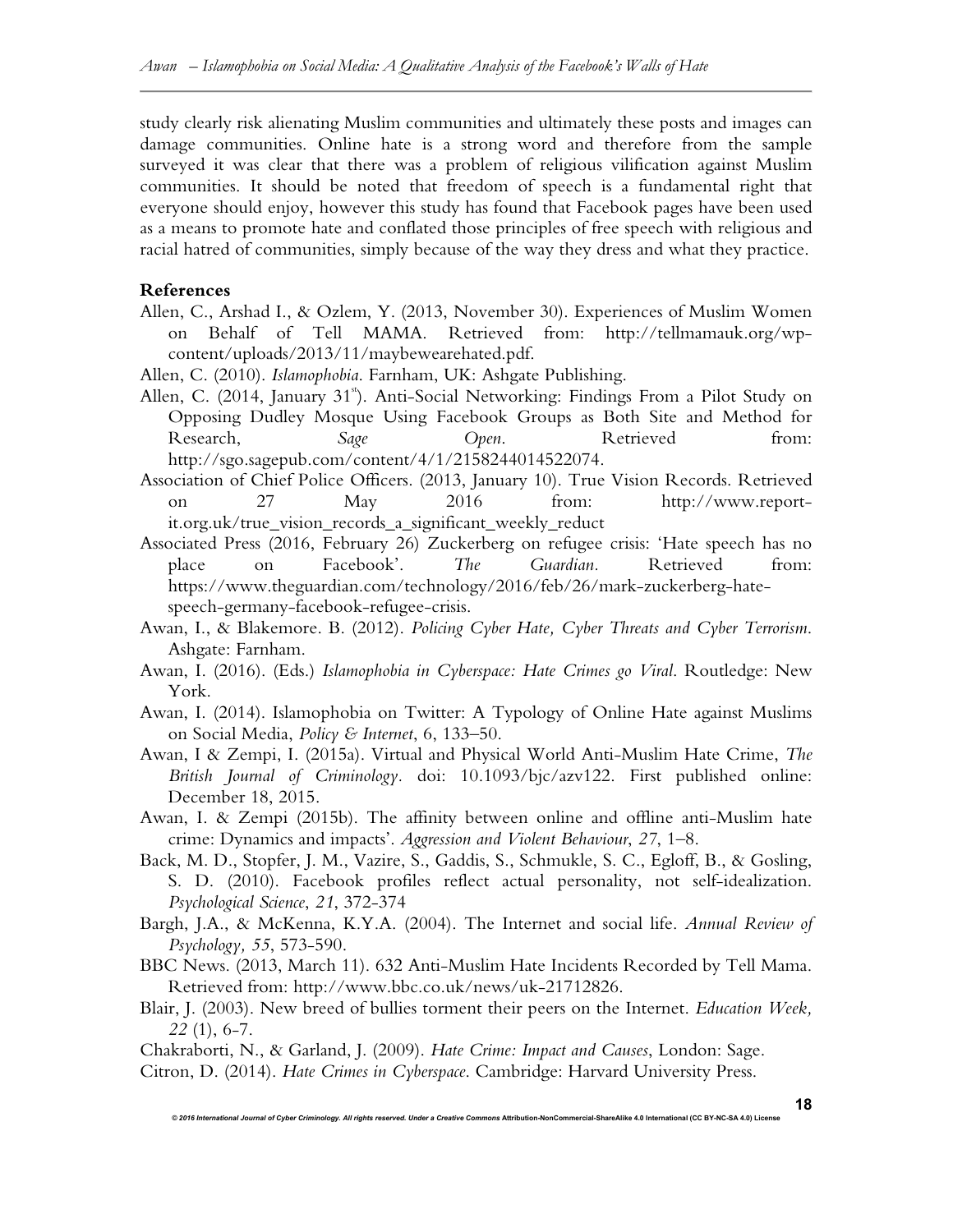

**19**

Clarke, S. (2003). *Social theory, psychoanalysis and racism*. London: Palgrave.

- Christopherson, K. (2007). The Positive and Negative Implications of Anonymity in Internet, Nobody Knows You're a Dog. *Computers in Human Behavior*, *23*(6), 3038– 56.
- Coliandris, G. (2012). Hate in a Cyber Age. In I. Awan & B. Blakemore(eds.), Policing Cyber Hate, Cyber Threats and Cyber Terrorism (pp. 75–94). Ashgate: Farnham,.
- DEMOS Report. (2011). The rise of populism in Europe can be traced through online behaviour. Retrieved from: http://www.demos.co.uk/files/Demos\_OSIPOP\_Bookweb\_03.pdf?1320601634.
- Douglas, K., C. McGarty, A. M., Bliuc, & Lala, G. (2005). Understanding Cyberhate: Social Competition and Social Creativity in Online White Supremacist Groups. *Social Science Computer Review*, *23*(1), 68–76.
- Facebook (2015). Community Standards on Hate Speech. Retrieved from: https://engb.facebook.com/help/135402139904490.
- Feldman, M. M., Dack, L. J., & Copsey, N. (2013). Anti-Muslim Hate Crime and the Far Right. Middlesbrough, Teeside: Teeside University. Retrieved from: http://tellmamauk.org/wp-content/uploads/2013/07/antimuslim2.pdf.
- Faith Matters (2014). Rotherham, hate and the far-right online. Retrieved from: http://tellmamauk.org/wp-content/uploads/2014/09/Rotherham.pdf.
- Gurak, L. J., & Logie, J. (2003). Internet protests, from text to Web. In M. McCaughey  $\&$ M. D. Ayers (Eds.), *Cyberactivism: Online activism in theory and practice* (pp. 25-46). London: Routledge.
- Hewson, C., Yule, P., Laurent, D., & Vogel, C. (2003). *Internet research methods: A practical guide for the behavioural and social sciences*. London: Sage.
- Hall, N. (2013). *Hate Crime.* Cullompton: Willan Publishing.
- Hodges, E., & Perry, D. (1999). Personal and interpersonal antecedents and consequences of victimization by peers. *Journal of Personality Social Psychology, 76,* 677-685.
- Iganski, P. (2012). *Hate Crime: Taking Stock: Programmes for Offenders of Hate*. Belfast: Northern Ireland: The Challenge Hate Crime project.
- Jaishankar, K. (2008). Cyber Hate: Antisocial networking in the Internet*. International Journal of Cyber Criminology, 2*(2), 16-20.
- Keats, C. D., & Norton, H. L. (2011). Industrial Relations and the Law: retrospect and prospect, *British Journal of Industrial Relations*, *7*, 301-316.
- Kotecha, S. (2013, September 24). *Quarter of young British people 'do not trust Muslims',* BBC News. Retrieved from: http://www.bbc.co.uk/newsbeat/24204742.
- Lee, D. (2013, May 29). Facebook bows to campaign groups over 'hate speech', Retrieved from:
- http://www.bbc.co.uk/news/technology-22701082.
- Littler, M., & Feldman, M. (2015). *Tell MAMA Reporting 2014/2015: Annual Monitoring, Cumulative Extremism, and Policy Implications*. Teesside University Press: Middlesbrough, Teesside.
- Online Hate Prevention Centre. (2013). Islamophobia on the Internet: The Growth of Online Hate Targeting Muslims. Retrieved from: http://ohpi.org.au/islamophobiaon-the-internet-the-growth-of-online-hate-targetingmuslims/.
- McGhee, D. (2005). '*Intolerant Britain? Hate, Citizenship and Difference'*. Maidenhead: Open University Press.